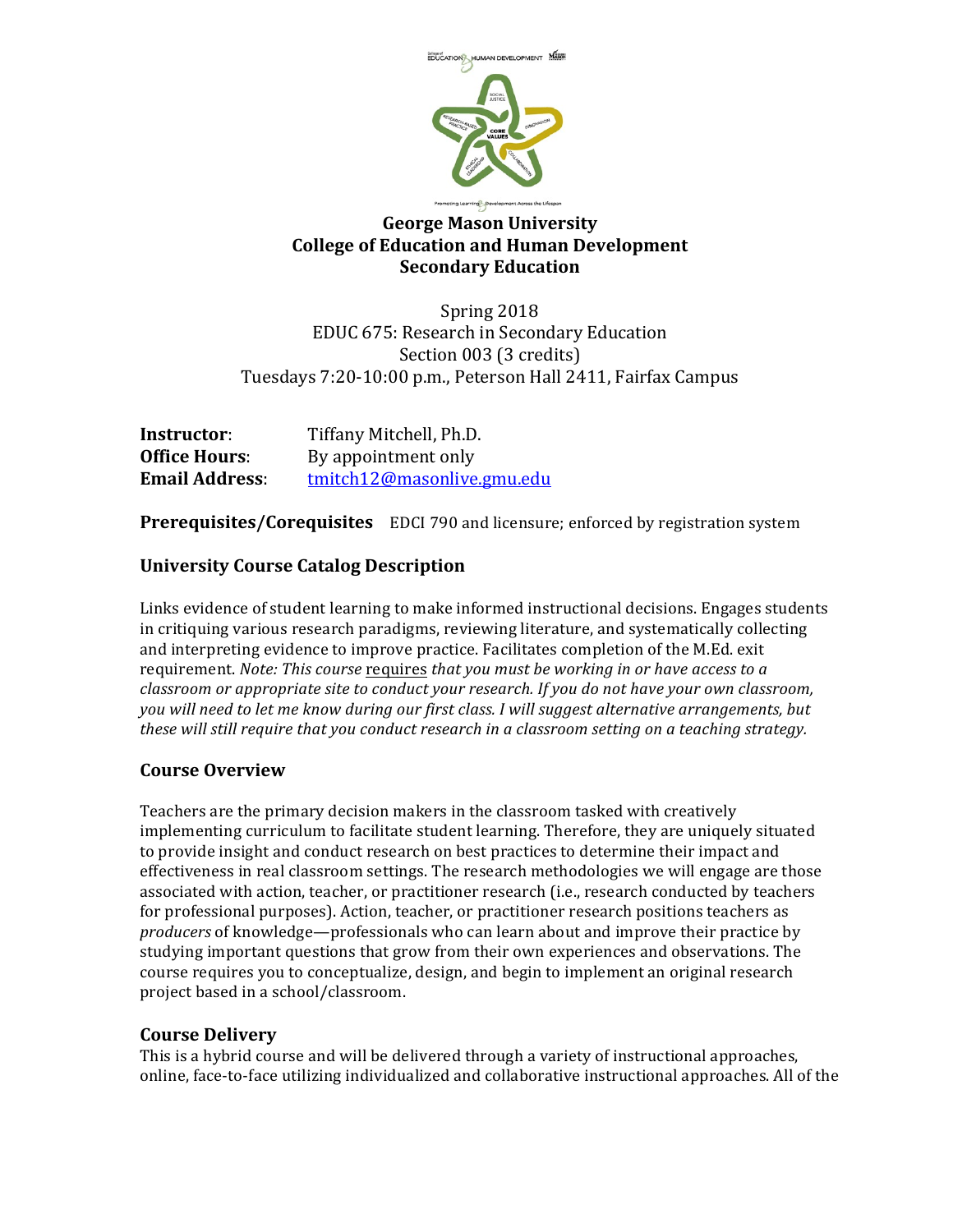activities both in class and online are designed to support your action research/final project. As the schedule indicates the course will be approximately  $50\%$  face-to-face and  $50\%$  online.

# **Learner Outcomes**

The course is designed to enable students to:

- 1) demonstrate an understanding of the process and components used in action, teacher, or practitioner research by conducting and assessing a chosen scholarly inquiry situated in their classroom and impact on students' learning (research-based practice;innovation)
- 2) prepare a research proposal which makes explicit links between theory and practice (research-based practice)
- 3) examine ethical considerations when conducting action, teacher, or practitioner research (research-based practice; social justice)
- 4) conduct action, teacher, or practitioner research which includes: research question(s), research proposal; review of related literature; methods; data collection/analysis; findings; discussion of impact on students, teachers, and the education field (research-based practice)
- 5) participate in critical and collaborative inquiries to gain multiple perspectives in interpreting research and for validation and peer review of research (collaboration; ethical leadership)
- 6) demonstrate integration of national and state standards for content and pedagogy as related to their research question(s) by reflecting on their own teaching practice and its impact on students' learning (SPA standards respective to students' discipline)
- 7) demonstrate skills in the application of technology and use of resources in action, teacher, or practitioner research (innovation)

# **Professional Standards**

By the end of this course students will demonstrate an understanding and application of subject area standards aligned with the National Content Standards and identified by their Specialized Professional Association (SPA):

- Social studies teachers: National Council for the Social Studies,http://www.ncss.org
- English teachers: National Council of Teachers of English, http://www.ncte.org
- Math teachers: National Council of Teachers of Mathematics,http://www.nctm.org
- Science teachers: National Science Teachers Association, http://www.nsta.org

Students should also have an understanding of and be able to apply the teaching and learning standards as outlined by the Interstate New Teacher Assistance and Support Consortium (INTASC):

• http://www.ccsso.org/resources/publications/InTasc\_model\_core\_teaching\_standards \_and\_learning\_progressions\_for\_teachers\_10.html

Finally, students should be aware of the skills framework of the Partnership for 21st Century Skills and the professional guidelines offered by the National Board for Teaching Standards:

• http://www.nbpts.org/national-board-standards

## **Course Delivery**

This is a hybrid course and will be delivered through a variety of instructional approaches, online, face-to-face utilizing individualized and collaborative instructional approaches. All of the activities both in class and online are designed to support your action research/final project. As the schedule indicates the course will be approximately 50% face-to-face and 50% online.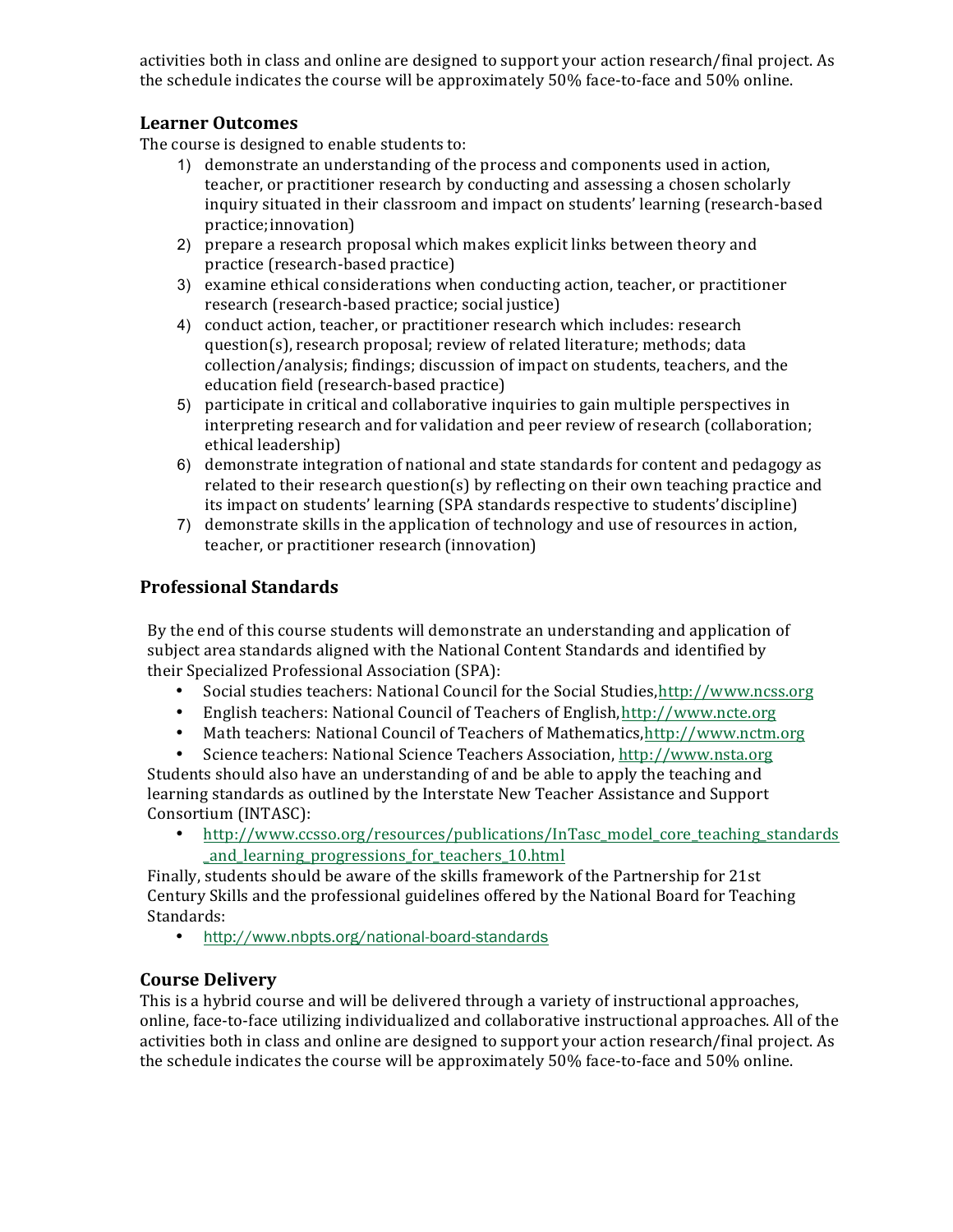# **Required Text(s)**

Mills, G. E. (2017). *Action Research: A Guide for the Teacher Researcher* (6 edition). Boston, MA: Pearson.

All other readings and resources for the course will be available through links and PDFs on Blackboard under Course Content.

# **Recommended Text(s)**

American Psychological Association (2009). *Publication manual* (6th ed.). Washington, DC: American Psychological Association. *Note: APA guidelines are available online at http://owl.english.purdue.edu/owl/resource/560/01/*

## **Course Performance Evaluation**

Students are expected to submit **all** assignments **on time** and in the manner outlined by the instructor on the **assigned due date** (Blackboard, TK20 or hard copy). Late assignments will receive reduced credit. All assignments will be posted and should be completed on Blackboard.

# **Tk20 Performance-Based Assessment Submission Requirement**

Every student registered for any Secondary Education course with a required  $Tk20$ performance- based assessment(s) (designated as such in the syllabus) is required to submit this/these assessment(s), the **Teacher Research Project and Impact Presentation**, to Tk20 through 'Assessments' in Blackboard (regardless of whether a course is an elective, a one-time course or part of an undergraduate minor). Failure to submit the assessment to Tk20 (through Blackboard) will result in the course instructor reporting the course grade as Incomplete (IN). Unless this grade is changed upon completion of the required Tk20 submission, the IN will convert to an F nine weeks into the following semester.

## **Assignments**

All assignments should be turned in via Blackboard on the due date indicated in the schedule below. The submission deadline for assignments is Tuesday midnight (US eastern standard time) each week. All projects must be typed, in 12-point font, with one-inch margins, doublespaced, in Times New Roman font, and follow APA guidelines. Writing quality (including mechanics, organization, an content) is figured into the overall points for each writing assignment, so please proofread carefully. Late papers and projects will not be accepted without penalty, excepting extraordinary circumstances. I am happy to clarify and lend assistance on projects and assignments, but please contact me within a reasonable timeframe. I reserve the right to add, alter, or omit any assignment as necessary during the course of the semester.

Note: Please title each assignment with your last name, the name of the project/assignment, and the date you are submitting it (e.g., Mitchell\_Literature\_Review\_Draft\_4-1-18)

## *Attendance, Participation & Peer Feedback* **(15 points)**

Attendance is mandatory and required. It is directly tied to your participation grade for this course. Class participation—both in online and face-to-face settings—is important not only to the individual student, but to the class as whole. Participants are expected to read the assigned materials, complete online activities including pre-session Blackboard assignments, arrive promptly, attend all class meetings for the entire session, and participate in online and face-to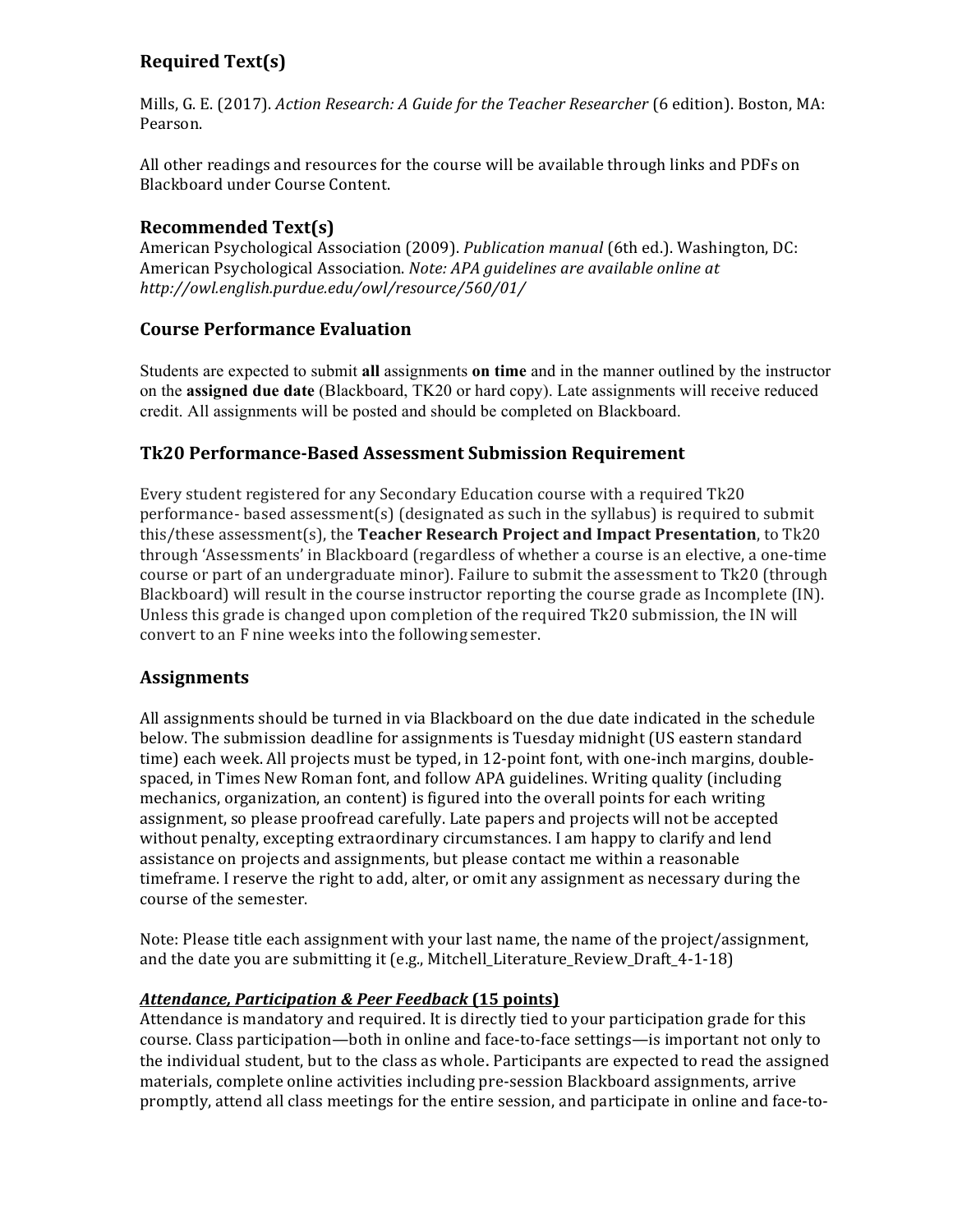face class discussions. It is your responsibility to offer insights, questions, comments, and concerns from the readings.

You will have the chance to work with peers across the semester as you draft and craft your research project. This community will be rooted in mutual respect and shared responsibility; these foundations translate into consistent and punctual attendance and active participation in all class activities. My goal is to develop a comfortable online and face-to-face classroom community where risk-taking is encouraged; we can only grow through such open-heartedness. Your attendance, thoughtfulness, clarity, and active sharing of responsibility for our classroom community will affect your grade.

If, due to an emergency, you will not be able to participate during a given week of class, please contact me as soon as possible and certainly prior to any face-to-face class time; it's best to do so via my email.

#### *Blackboard Participation & Assignments* **(10 points)**

Participants are expected to log onto Blackboard at least twice times weekly. Each member of our class will be responsible for contributing at least one posting to each discussion and for responding to at least two peers each week; we will develop a schedule of rotating respondents to ensure that each of us is giving and receiving quality feedback. Please post contributions by the end of the week in which the topic is discussed. Discussion postings should be thorough and thoughtful. Just posting an "I agree/disagree with your comment" or "I think the same" to someone else's thoughts is not considered adequate. *Note: Access to the Internet to search for resources and to engage in online course related activity is required approximately three times perweek.*

#### **1. Assignment #1 (Due Tuesday, Jan 30th)**

Post a brief biographical sketch introducing yourself to the class. Attach a photo of yourself, preferably a close-up of you in your work environment (follow the guidelines/procedures of your work environment). Then respond to the following questions on the Discussion Board and upload one accompanying image or artifact that relates to the ideas or experiences you describe:

- What has your experience been in reading and or participating in education research studies, reports or articles? How have they been beneficial?
- What do you believe the benefits of conducting research in your own classroom might be?

## **2. Assignment #2 (Due Tuesday, Feb 6th)**

Briefly respond to the following questions on the Discussion Board, then upload your draft "Introduction" PPT slide:

- What are three to five research questions you might address with your research? Be sure that these are "how" questions rather than "yes/no" questions.
- Action, teacher, or practitioner research is often criticized because the outcomes are not generalizable. How might you respond to this concern in defending action, teacher, or practitioner research as a viable research method?
- What feedback might you offer and what questions might you pose to your peers on their "Introduction" slides?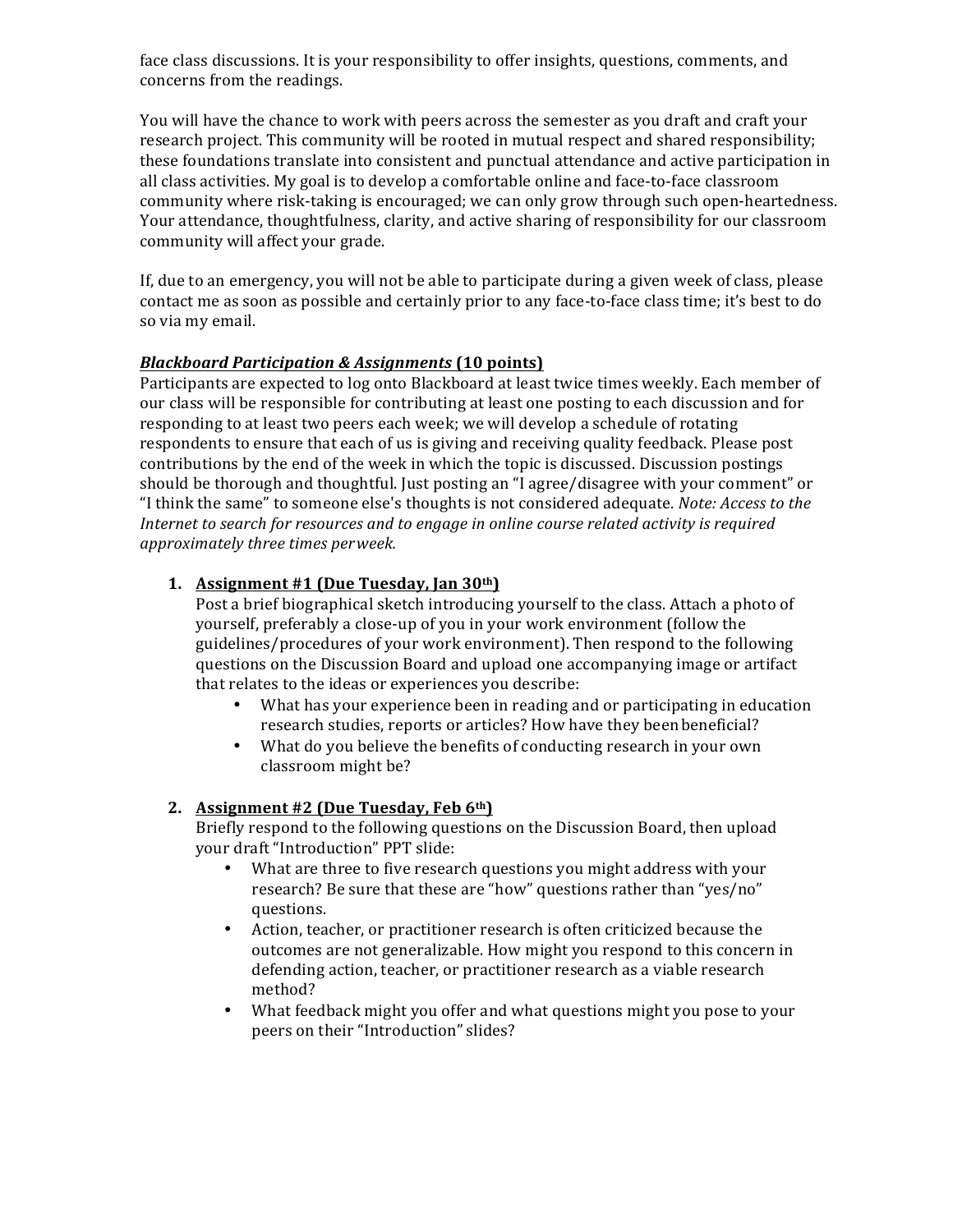## **3. Assignment #3 (Due Tuesday, Feb 20th)**

Briefly respond to the following questions on the Discussion Board, then upload your draft "Literature Review" PPT slide:

- What are some surprises, challenges, and insights you've encountered in crafting your literature review?
- Why do we consider other researchers' experiences with studies of similar topics, when crafting our research projects?
- What feedback might you offer and what questions might you pose to your peers on their "Literature Review" slides?

#### **4. Assignment #4 (Due Tuesday, Mar 6th)**

Briefly respond to the following questions on the Discussion Board, then upload your draft "Methodology" PPT slide:

- What will be your specific teaching interventions? What will be your primary data collection methods?
- How will you TRIANGULATE the data collection in your study? How will you insure that your study is VALID and your data collection techniques are RELIABLE?
- How will you ensure that you have met any ethical challenges associated with conducting research on your teaching and followed your school's ethics policy regarding the collection of data?
- What feedback might you offer and what questions might you pose to your peers on their "Methodology" slides?

## **5. Assignment #5 (Due Tuesday, Mar 27th)**

Briefly respond to the following questions on the Discussion Board, then upload one draft "Findings" PPT slide:

- What is an example of the most interesting, surprising, or consistent findings of the representative data you have gathered this week?
- What initial sense (analysis!) have you made of any data you collected this week or thus far?
- What feedback might you offer and what questions might you pose to your peers on their "Findings" slides?

## **6. Assignment #6 (Due Tuesday, Apr 17th)**

Briefly respond to the following questions on the Discussion Board, then upload a second draft of the "Findings" PPT slide:

- What themes emerged from your data? Did you find convincing evidence to support your themes? What did you find surprising about your data?
- Did your findings meet your intended outcomes? If so, how so? If not, why not?
- What feedback might you offer and what questions might you pose to your peers on their "Discussion" slides?

#### *Action/Teacher/Practitioner Research Project Draft Components (15 points)*

You will submit for instructor and peer review the following draft sections of your action, teacher, or practitioner research paper: introduction/contexts, literature review, methodology, findings, and discussion/action plan. Due dates of these drafts are listed in the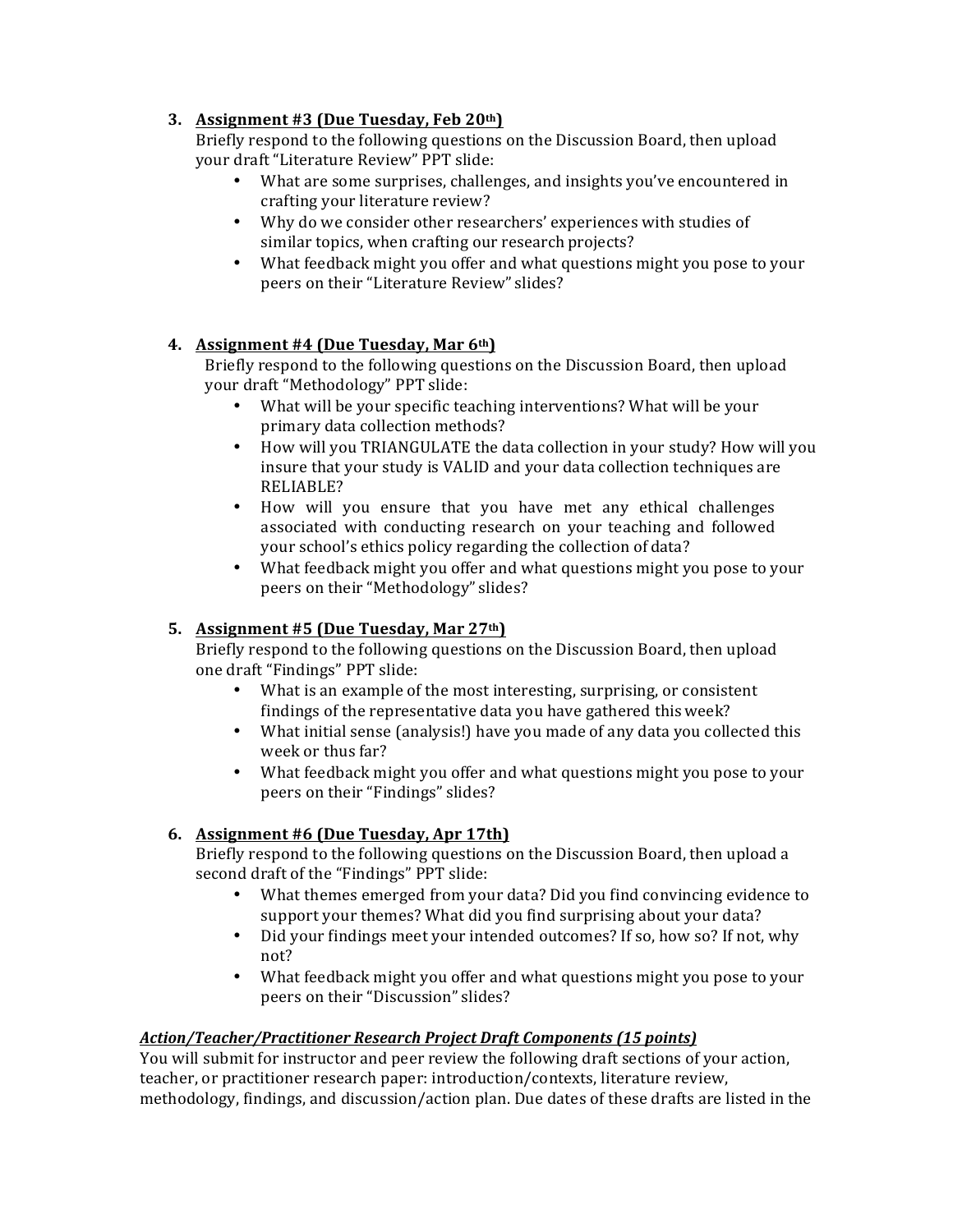schedule below, and the specific elements of these sections will be provided via samples, descriptions, and rubrics. Completing these draft elements will scaffold you toward completion of your final project!

#### *Action/Teacher/Practitioner Research Project* **[PBA]** *(60 points)*

Participants will design and conduct an action, teacher, or practitioner research project that is relevant to their present or future teaching positions. Outlines, examples, descriptions, and rubrics of these projects will be provided. You will write a literature review and proposal for this project, collect and analyze preliminary data, and share the results of your study with both our class (and potentially an outside audience) in a PowerPoint presentation. It is possible to partner with another student for the purpose of sharing data and researching different aspects of a common topic; each partner, however, must submit an original, stand-alone report. Each participant will make an in-class maximum ten-minute presentation (ungraded) on her/his project; an outline and examples of these presentations will be provided. Please note that projects or papers submitted for credit in another course cannot also be used for a grade in this course. When considering research topics, you should identify a research question that really matters to you. It should be something about which you are curious and with which you are willing to spend time researching and learning.

| <b>Assignments</b>                                 | <b>Points</b> |
|----------------------------------------------------|---------------|
| Attendance, Participation & Peer Feedback          | 15            |
| <b>Blackboard Participation &amp; Assignments</b>  | 10            |
| <b>Component Drafts</b>                            | 15            |
| Introduction/Context                               | (3pts each)   |
| Literature Review<br>٠                             |               |
| Methodology                                        |               |
| Findings<br>٠                                      |               |
| Discussion/Action Plan                             |               |
| Action/Teacher/Practitioner Research Project (PBA) | 60            |
| Total                                              | 100           |

## **Grading**

All assignments will be evaluated holistically using a mastery grading system; the general rubric is described below, and a specific rubric provided with each assignment. A student must demonstrate "mastery" of each requirement of an assignment; doing so will result in a "B" level score. Only if a student additionally exceeds the expectations for that requirement—through quality, quantity, or the creativity of her/his work—will she/he be assessed with an "A" level score. With a mastery grading system, students must *choose* to "go above and beyond" in order to earn "A" level scores.

- "A" level score = Student work is well-organized, exceptionally thorough and thoughtful, candid, and completed in a professional and timely manner. Student followed all format and component guidelines, as well as including additional relevant component. Student supports assertions with multiple concrete examples and/or explanations. Significance and/or implications of observations are fully specified and extended to other contexts. Student work is exceptionally creative, includes additional artifacts, and/or intentionally supports peers' efforts.
- "B" level score = Student work is well organized, thorough, thoughtful, candid, and completed in a professional and timely manner. Student followed all format and component guidelines. Student supports assertions with concrete examples and/or explanations. Significance and/or implications of observations are fully specified.
- "C" level score = Student provides cursory responses to assignment requirements.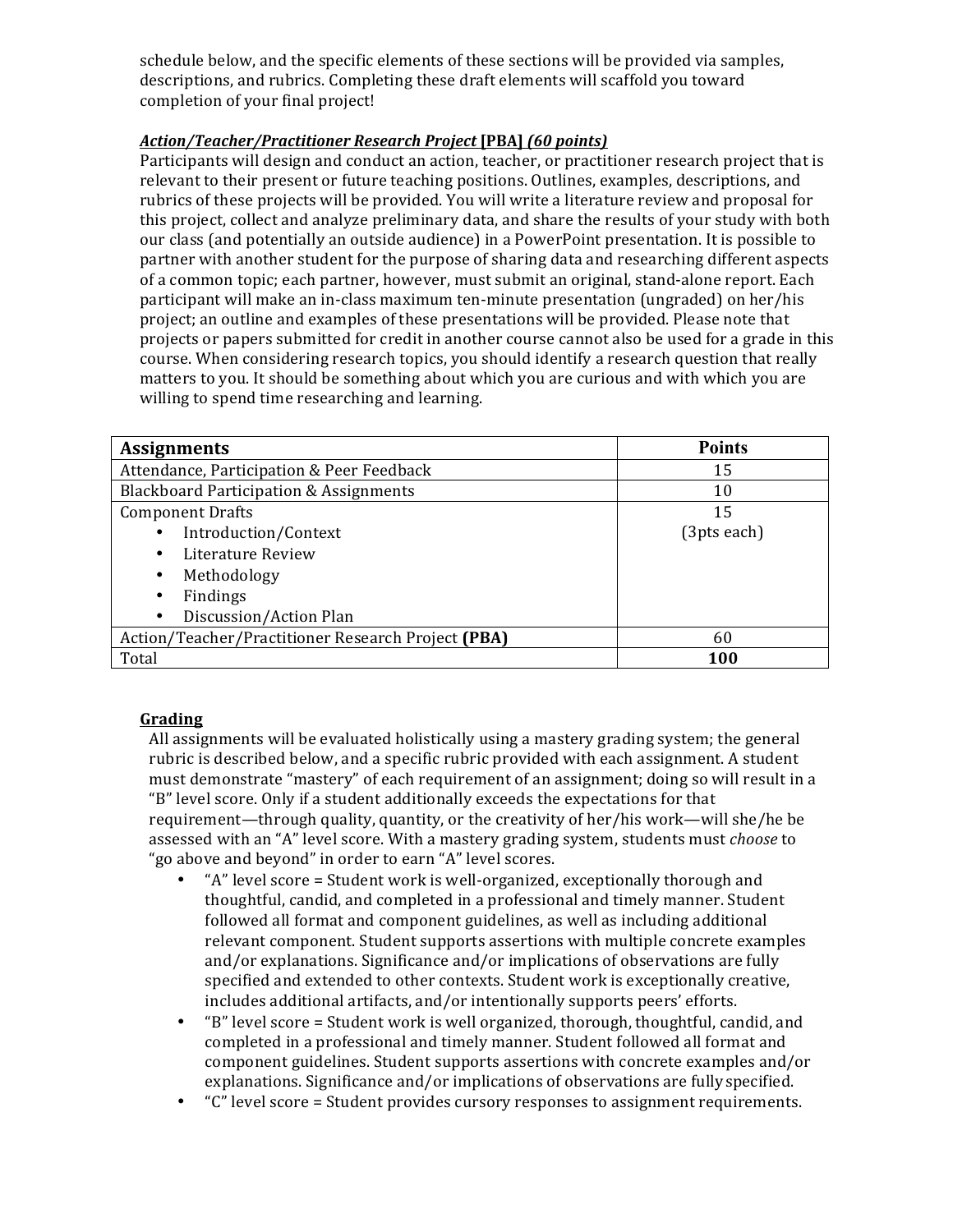Student did not follow all format and component guidelines. Development of ideas is somewhat vague, incomplete, or rudimentary. Compelling support for assertions is typically not provided.

" $F$ " level score = Student work is so brief that any reasonably accurate assessment is impossible.

| $A+$ | $=100$ | 4.00 |
|------|--------|------|
|      | 94-99  | 4.00 |
| $A-$ | 90-93  | 3.67 |
| $B+$ | 85-89  | 3.33 |
| B    | 80-84  | 3.00 |
|      | 70-79  | 2.00 |
|      | 60-69  | 00.1 |
|      | $59$   | 0.00 |

#### **Professional Dispositions**

Students are expected to exhibit professional behaviors and dispositions at all times. See https://cehd.gmu.edu/students/polices-procedures/

## **Core Values Commitment**

The College of Education & Human Development is committed to collaboration, ethical leadership, innovation, research-based practice, and social justice. Students are expected to adhere to these principles: http://cehd.gmu.edu/values/.

# **GMU/CEHD Policies and Resources for Students**

*Policies*

- Students must adhere to the guidelines of the Mason Honor Code (see http://oai.gmu.edu/the-mason-honor-code/).
- Students must follow the university policy for Responsible Use of Computing (see http://universitypolicy.gmu.edu/policies/responsibleuse-of-computing/).
- Students are responsible for the content of university communications sent to their Mason email account and are required to activate their account and check it regularly. All communication from the university, college, school, and program will be sent to students solely through their Mason email account.
- Students with disabilities who seek accommodations in a course must be registered with George Mason University Disability Services. Approved accommodations will begin at the time the written letter from Disability Services is received by the instructor (see http://ods.gmu.edu/).
- Students must follow the university policy stating that all sound emitting devices shall be silenced during class unless otherwise authorized by the instructor.

*Campus Resources*

- Support for submission of assignments to Tk20 should be directed to tk20help@gmu.edu or https://cehd.gmu.edu/aero/tk20. Questions or concerns regarding use of Blackboard should be directed to http://coursessupport.gmu.edu/.
- For information on student support resources on campus, see https://ctfe.gmu.edu/teaching/student-support-resources-oncampus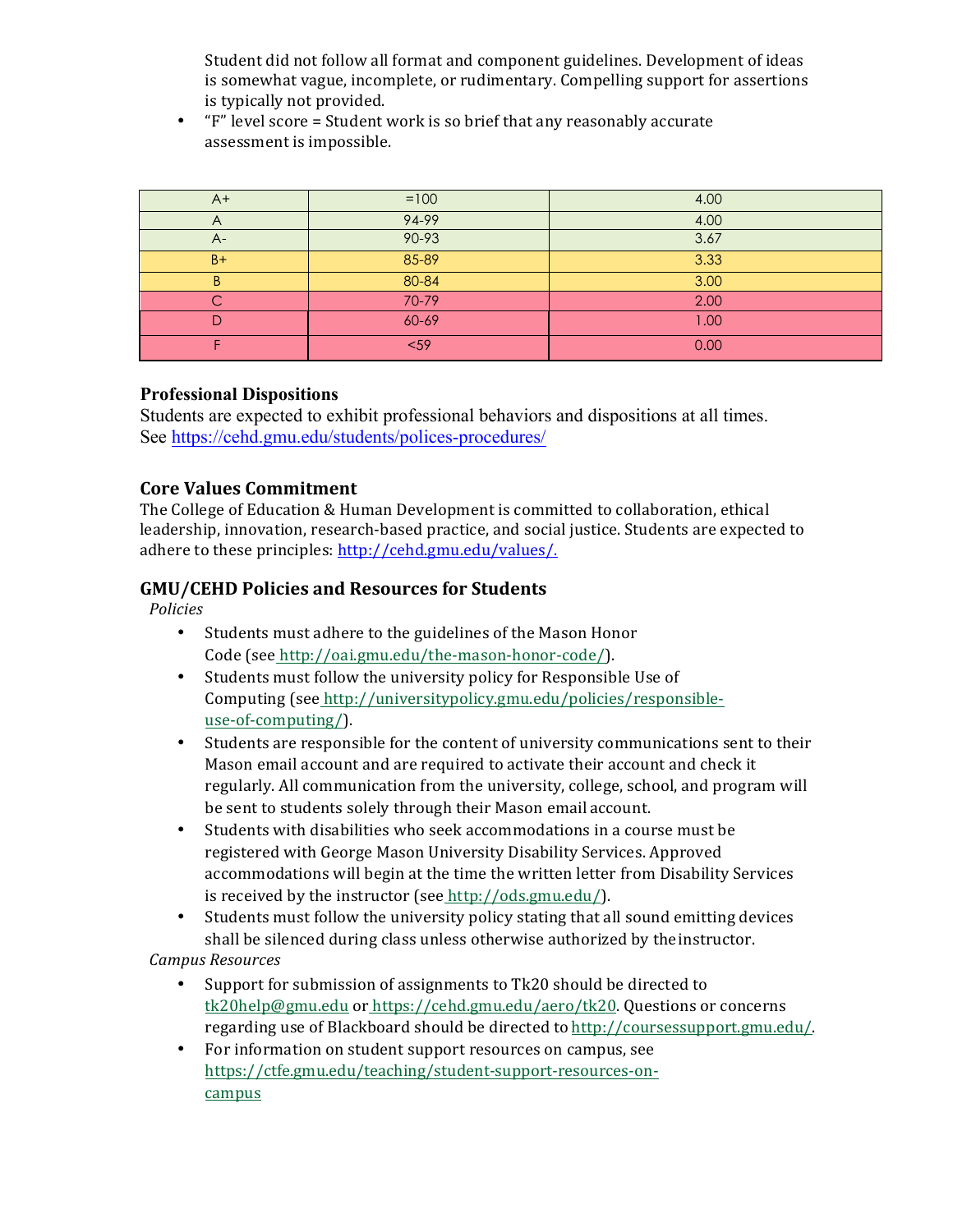- The Writing Center provides a variety of resources and services (e.g., tutoring, workshops, writing guides, handbooks) intended to support students as they work to construct and share knowledge through writing (see http://writingcenter.gmu.edu/).
- The Counseling and Psychological Services (CAPS) staff consists of professional counseling and clinical psychologists, social workers, and counselors who offer a wide range of services (e.g., individual and group counseling, workshops and outreach programs) to enhance students' personal experience and academic performance (see http://caps.gmu.edu/).

#### **GSE/CEHD Information**

For additional information on the College of Education and Human Development, Graduate School of Education, please visit our website [See http://gse.gmu.edu/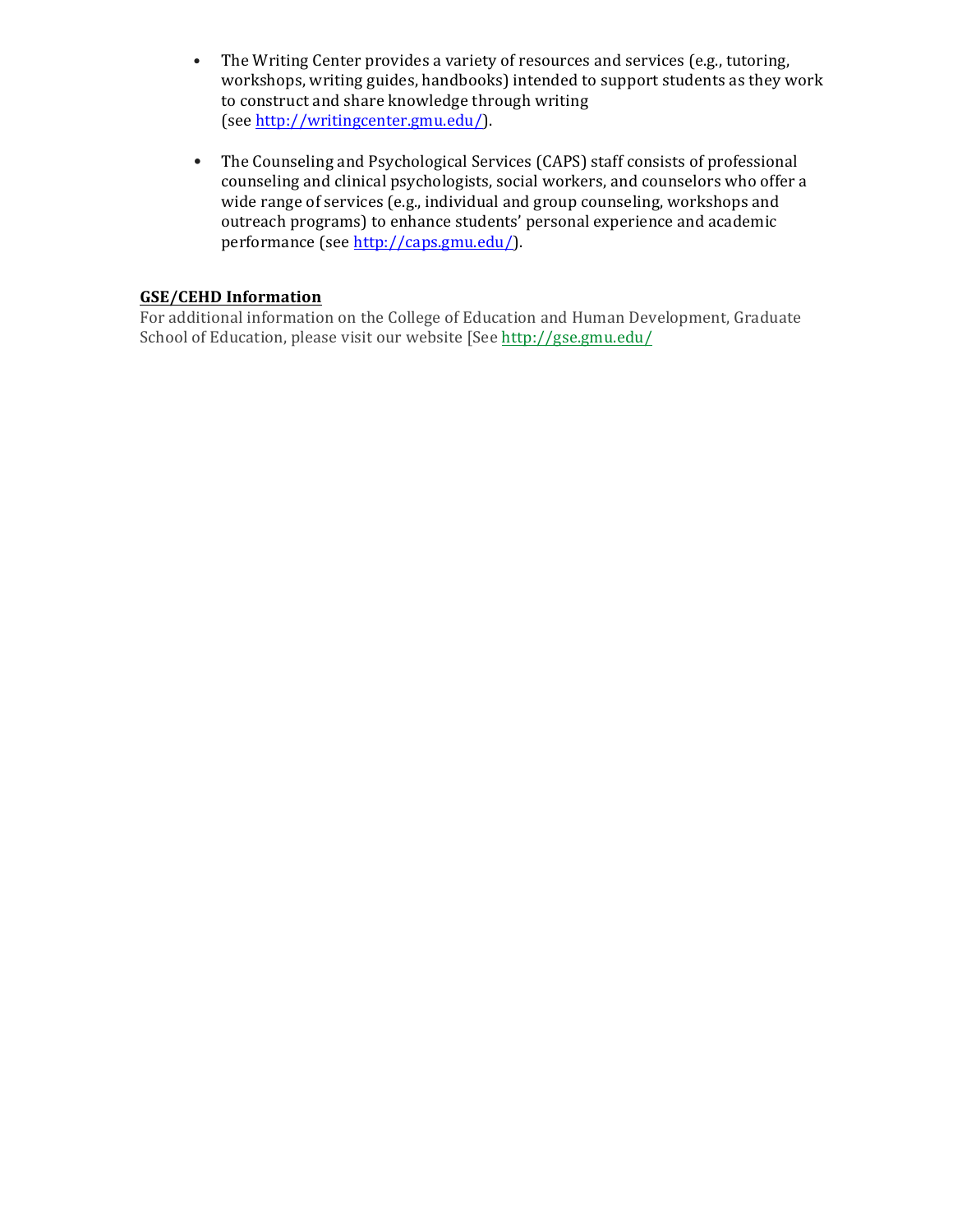# **Class Schedule**

| <b>Date</b>                      | <b>Topic</b>                                                                                                                         | Due for Class (Assignment & Reading)                                                                                                                        |
|----------------------------------|--------------------------------------------------------------------------------------------------------------------------------------|-------------------------------------------------------------------------------------------------------------------------------------------------------------|
| 1/23<br><b>On</b><br>Campus      | Class 1:<br>Introduction and<br>Syllabus Review<br><b>Review Action</b><br>Research<br>Project/Timeline                              | None                                                                                                                                                        |
| 1/30<br><b>On</b><br>Campus      | Class 2:<br>Diving Deep into<br>٠<br><b>Action Research</b><br>Finding a research<br>Topic<br>Dissection of a sample<br>introduction | <b>Assignment</b><br>Discussion Board Assignment #1<br><b>Reading</b><br>Mills Ch. 1: What is Action Research?<br>Mills Ch. 3: Deciding on an Area of Focus |
| 2/6<br><b>On</b><br>Campus       | Class 3:<br>Dissection of Sample<br>$\bullet$<br>Literature Review<br><b>Library Presentation</b><br>on Research & Lit<br>Reviews    | <b>Assignment</b><br>Discussion Board Assignment #2<br><b>Draft Introduction/Contexts</b><br><b>Reading</b><br>Mills Ch. 4: Review of Related Literature    |
| 2/13<br><b>Online</b>            | Class 4:<br>Data Collection<br>Techniques<br>Feedback on<br>$\bullet$<br><b>Introductions (Google</b><br>hangout conferences)        | <b>Assignment</b><br>Gather Initial/Baseline Data<br><b>Reading</b><br>Mills Ch. 2: Ethics<br>Mills Ch. 5: Data Collection Techniques                       |
| 2/20<br><b>Online</b>            | Class 5:<br>Feedback on<br><b>Introductions (Google</b><br>hangout conferences)                                                      | <b>Assignment</b><br>Discussion Board Assignment #3<br>Gather Initial/Baseline Data<br><b>Reading</b><br>None                                               |
| 2/27<br>0 <sub>n</sub><br>Campus | Class 6:<br>Data Collection<br>Considerations<br>Research Plan &<br>Questions<br>Dissection of 2-3                                   | <b>Assignment</b><br>Draft Literature Review<br><b>Reading</b><br>Mills Ch. 6: Data Collection Considerations                                               |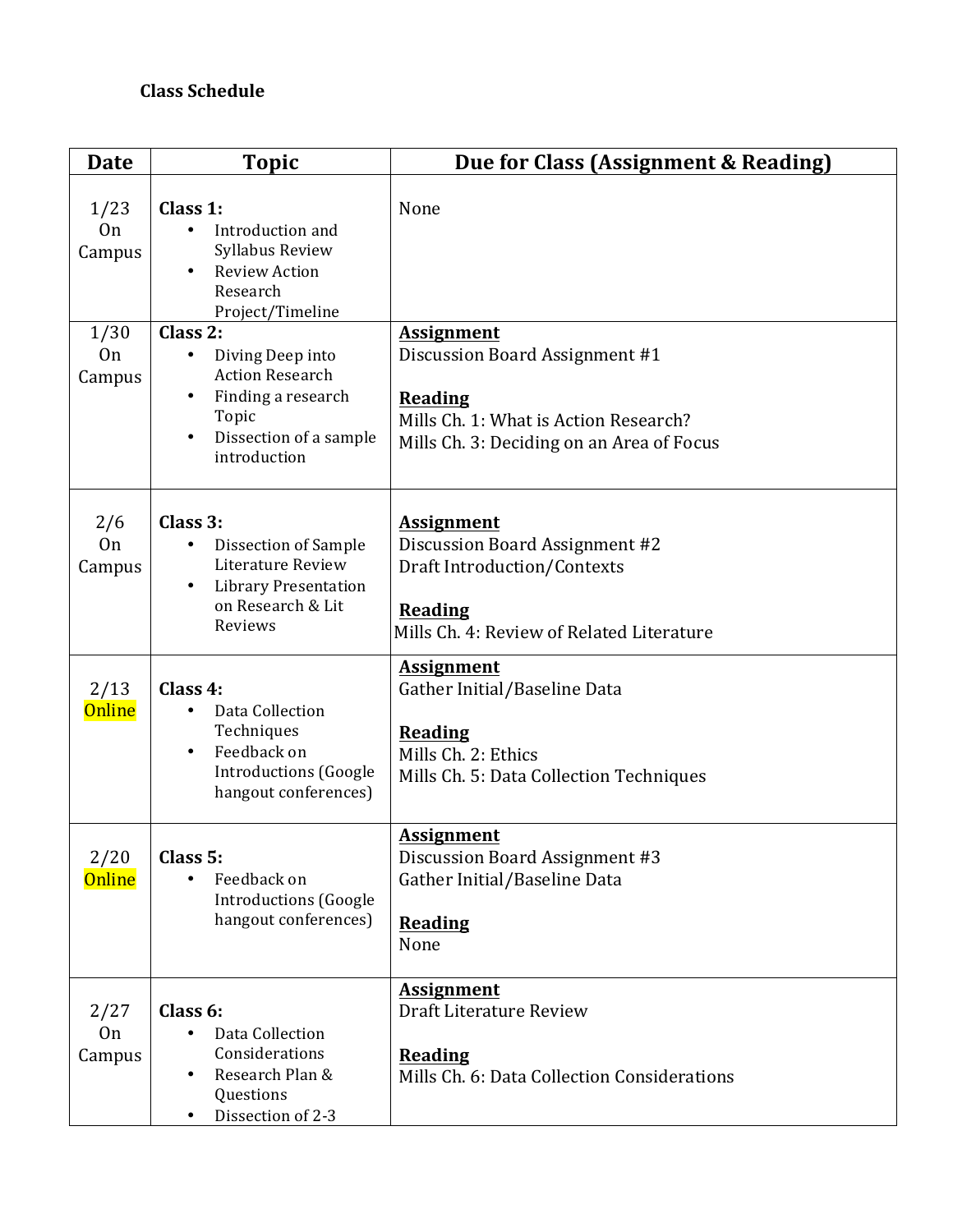|                                  | <b>Literature Reviews</b><br>Review a Sample<br>$\bullet$<br>Methodology                                                                                                                                                                               |                                                                                                                                                   |
|----------------------------------|--------------------------------------------------------------------------------------------------------------------------------------------------------------------------------------------------------------------------------------------------------|---------------------------------------------------------------------------------------------------------------------------------------------------|
| 3/6<br><b>On</b><br>Campus       | Class 7:<br>Research plan and<br>٠<br>data collection<br>methods<br>Feedback on Lit<br>$\bullet$<br>Reviews<br>Dissection of 2-3<br>$\bullet$<br>Teacher Researchers'<br>Methodologies<br>Dissection of Sample<br>$\bullet$<br><b>Findings section</b> | <b>Assignment</b><br>Discussion Board Assignment #4<br>Draft Methodologies<br><b>Reading</b><br>Mills Ch. 10: Evaluating Action Research          |
| 3/13                             | <b>No Class</b>                                                                                                                                                                                                                                        | <b>Spring Break</b>                                                                                                                               |
| 3/20<br><b>Online</b>            | Class 8:<br>Data Collection                                                                                                                                                                                                                            | <b>Collect and Organize Data</b>                                                                                                                  |
| 3/27<br><b>Online</b>            | Class 9:<br>Review of 2-3 Teacher<br>$\bullet$<br>Researchers' Findings<br>Section<br>Feed back on<br>$\bullet$<br>Methodology section<br>(Google hangout)<br>Data Collection<br>٠                                                                     | <b>Assignment</b><br>Discussion Board Assignment #5<br><b>Findings Draft</b><br><b>Reading</b><br>Mills Ch. 7: Data Analysis & Interpretation     |
| 4/3<br><b>Online</b>             | Class 10:<br>Data Analysis &<br>$\bullet$<br>Interpretation<br>Feedback on Findings<br>$\bullet$<br>(Google hangout<br>conferences)                                                                                                                    | Collect, Organize and Analyze Data                                                                                                                |
| 4/10<br>0 <sub>n</sub><br>Campus | Class 11:<br>Data Analysis &<br>٠<br>Findings<br>Dissection of 2-3<br>$\bullet$<br>Teacher Researcher's<br><b>Findings Section</b><br>Sample Discussion<br>٠<br>Section                                                                                | <b>Assignment</b><br>Discussion Board Assignment #6<br>2 <sup>nd</sup> Findings Draft<br><b>Reading</b><br>Exemplar Papers (on BB under Class 11) |